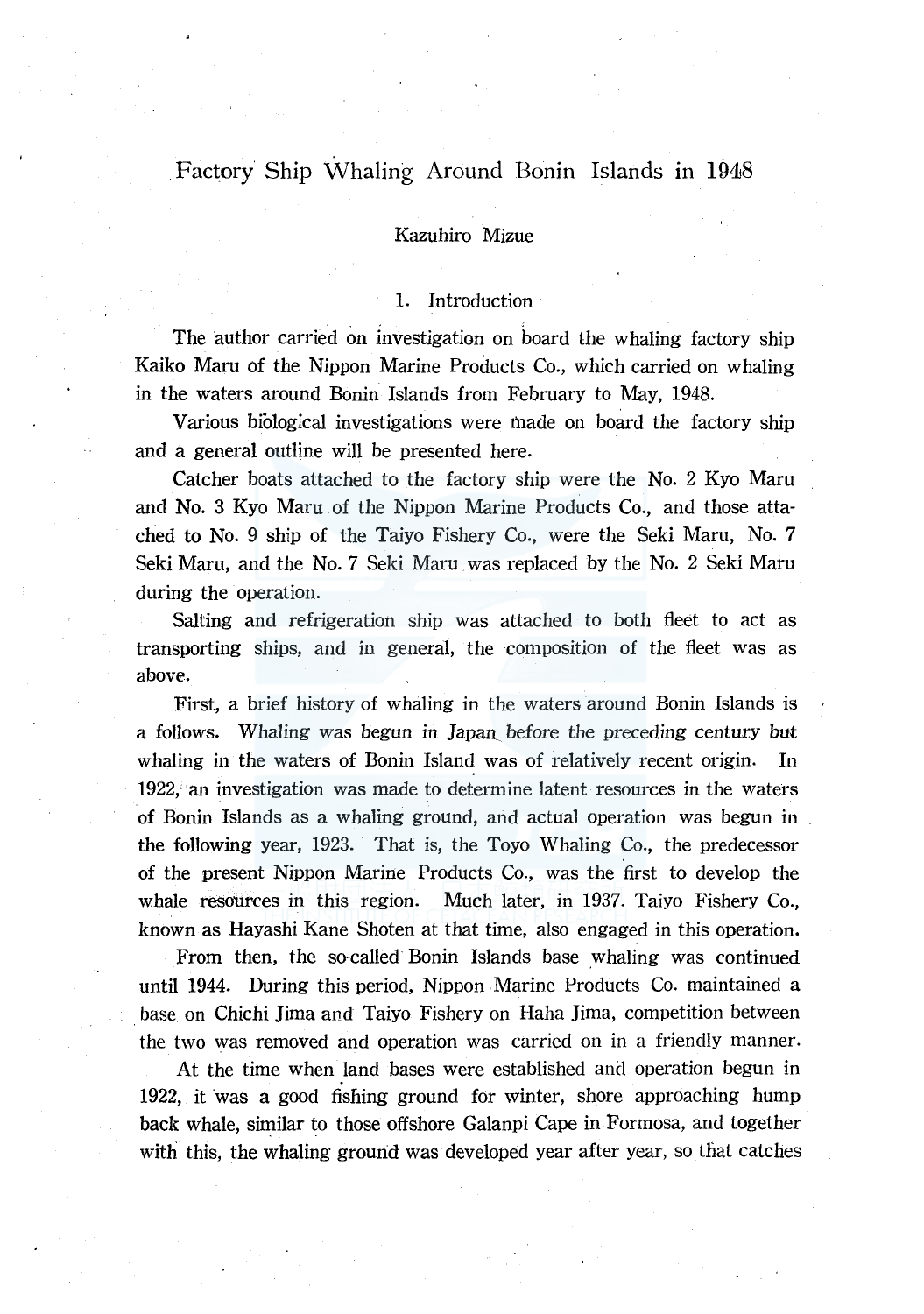of Sperm Whale and Sei Whale gradually increased and considerably good whaling record was established, such that after 1939, a total of 200 whales were caught.

| Season      | November December |                  | January  | Februaly     | March          | April            | May            | Total        |
|-------------|-------------------|------------------|----------|--------------|----------------|------------------|----------------|--------------|
| $1922 - 23$ | $\bf{0}$          | 3                | $\bf{0}$ | $\bf{0}$     | $\bf{0}$       | $\bf{0}$         | $\mathbf{0}$ . | 3            |
| $1923 - 24$ | $\Omega$          | 3                | $9 -$    | 29           | 28             | 17               | 8              | 94           |
| $1924 - 25$ | $\bf{0}$          | $\Omega$         | 21       | 17           | 28             | 23               | 6              | 95           |
| $1925 - 26$ | $\bf{0}$          | $\bf{0}$         | 12       | 19           | 20             | $\cdot$ 12       | 7              | 70           |
| $1926 - 27$ | $\Omega$          | $\Omega$         | 5        | 5            | 9              | $\overline{c}$   | $\bf{0}$       | 21           |
| $1927 - 28$ | $\Omega$          | 5                | 8        | 9            | 4              | 4                | 0              | $30 -$       |
| $1928 - 29$ | $\overline{c}$    | $\bf{0}$         | 6        | 6            | 8              | 0                | $\bf{0}$       | 22           |
| $1929 - 30$ | $\Omega$          | 14               | 18       | 3            | 5              | $\bf{0}$         | $\bf{0}$       | 40           |
| $1930 - 31$ | $\bf{0}$          | $\mathbf{1}$     | 16       | 12           | 11             | 0                | $\bf{0}$       | 40           |
| $1931 - 32$ | $\bf{0}$          | 5                | 16       | 13           | 11             | 0                | $\bf{0}$       | 45           |
| $1932 - 33$ | $\boldsymbol{0}$  | $\mathbf{1}$     | 26       | 25           | 16             | 0                | $\bf{0}$       | 68           |
| $1933 - 34$ | 0                 | 11               | 10       | 16           | 9              | $\boldsymbol{4}$ | $\bf{0}$       | 50           |
| $1934 - 35$ | 1                 | 13               | 10       | 16           | 23             | $\mathbf{1}$     | $\bf{0}$       | 64           |
| $1935 - 36$ | $\bf{0}$          | 5                | 11       | 22           | 28             | 25               | $\overline{2}$ | 93           |
| $1936 - 37$ | $\bf{0}$          | $17$             | $-18$    | 36           | 42             | 18               | $\bf{0}$       | 131          |
| $1937 - 38$ | $\bf{0}$          | $\mathbf{1}$     | 23       | 11           | 16             | 22               | 6              | 79           |
| $1938 - 39$ | $\bf{0}$          | 3                | 44       | 67           | 55             | 34               | 8              | 211          |
| $1939 - 40$ | 0                 | $\mathbf{0}$     | 9        | 40           | 141            | 50               | 4              | 244          |
| $1940 - 41$ | $\bf{0}$          | $\mathbf{0}$     | 7        | 72           | 52             | 93               | 5              | 229          |
| $1941 - 42$ | O                 | $\bf{0}$         | 20       | 37           | 6              | $\theta$         | $\mathbf{0}$   | 63           |
| $1942 - 43$ | $\theta$          | $\bf{0}$         | 19       | 36           | 115            | 82               | 18             | 270          |
| 1943-44     | $\bf{0}$          | $\bf{0}$         | 11       | 32           | 158            | 67               | $\theta$       | 268          |
| $1944 - 45$ | 0                 | $\boldsymbol{0}$ | $\bf{0}$ | $\bf{0}$     | $\overline{0}$ | $\bf{0}$         | $\theta$       | $\mathbf{0}$ |
| $1945 - 46$ | $\Omega$          | $\theta$         | $\theta$ | $\mathbf{0}$ | 59             | 54               | $\theta$       | 113          |
| Total       | 3                 | 82               | 319      | 523          | 844            | 508              | 64             | 2343         |

Table 1. 1922-1946 Monthiy Wahle Catches for the Bonin Islands

Table 1 shows the yearly catches of whale by month, from 1922 when operation was begun, up to 1948.

Jn regards to Table 2, only one company was engaged in whaling from the time whaling was begun, up to 1938 so that yearly average number of whales caught was only 62. However, after Taiyo Fishery began actual operation in the following year, the rate of catches increased rapidly for the following three years and the yearly average catches increased to 228 whales. The following year was the year in which war began and with the outbreak of war, operations in the waters were greatly' restricted. As the result of this, the catches shows a sharp decline and only 68 whales were caught during this year. Operations were again resumed to normal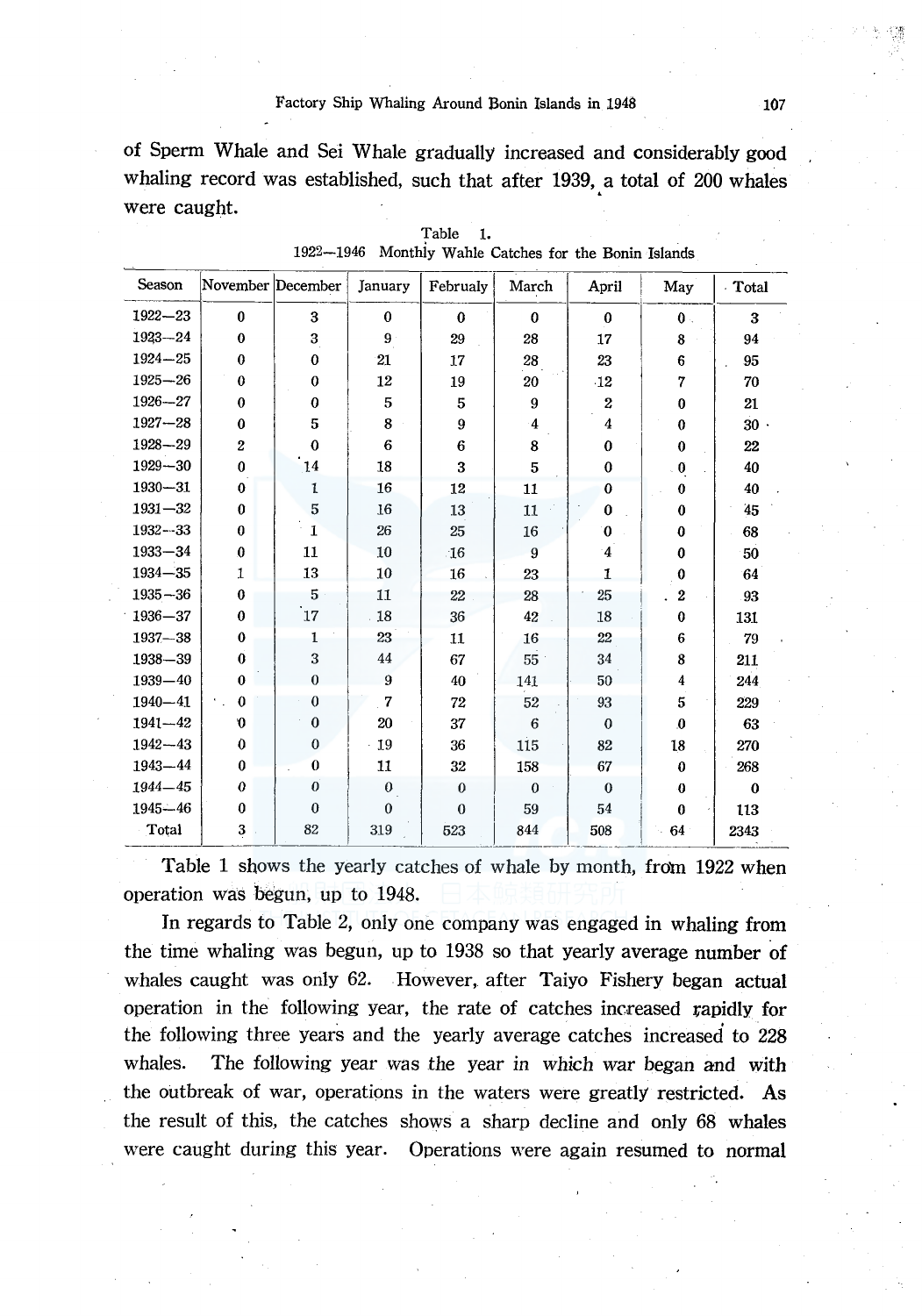

Fig. 1 Whale Catches Around the Bonin Islands, 1922-1948

the following year and the year after, inspite of being in the midst of war and with the increase demand for the army and domesticuse, a record number of catches were made.

The following year was the year in which war was terminated and base whaling in the Bonin Islands were stopped with the fall of Saipan and with the occupation of Iwo Jima by the United States Forces. During this period, (22 years), the average yearly catches were 155 whales .

In regards to the whaling season, as can be seen in Table 1, the total catches is greatest in March, followed by February and April.

As to kinds of whale, ordinarily, they are Humpback Whale, Sei Whale, and Sperm whale and sometimes, Blue whale and Fin whale are caught.

In regards to whaling ground, the center of operation is 100 nautical miles east of Haha Jima. (It is needless, to say that Humpback Whales have the habit of approaching the shore so this is an exception).

With the termination of war, the Bonin Islands were outside the area in which fishing is permitted. However, due to the zeal of the whaling firms and efforts of the Fishery Bureau, and due to the kind consideration

J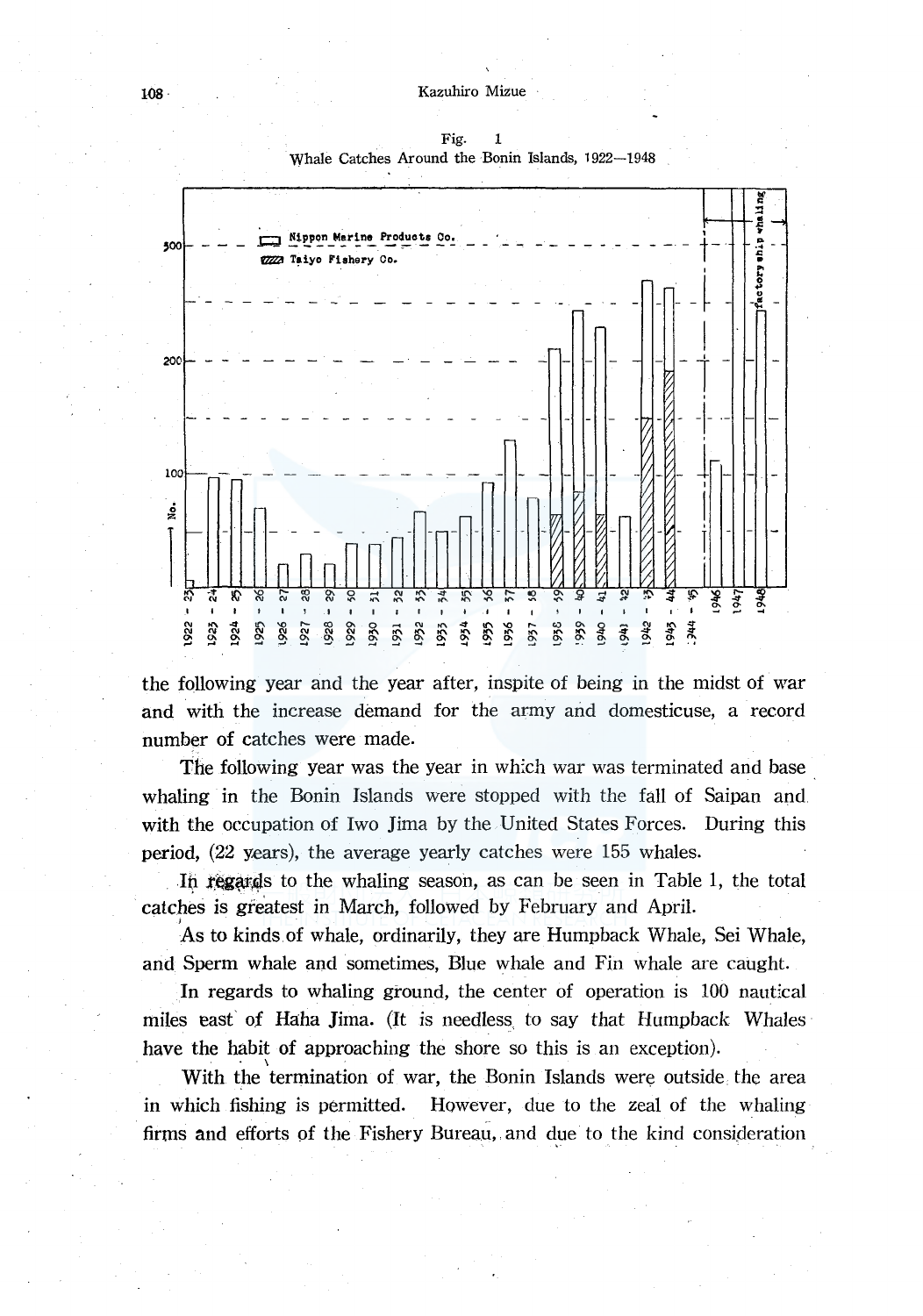of SCAP, factory ship whaling in the waters of Bonin Islands was permitted with various conditions attached. The result of whaling after the use of factory ship whaling is as shown in Table 2.

| Table | ິ |
|-------|---|
|-------|---|

|              |                      | Table<br>2. |                   |           |       |
|--------------|----------------------|-------------|-------------------|-----------|-------|
| Kind<br>Year | Blue Whale Fin Whale | Sei Whale   | Humpback<br>Whale | SprmWhale | Total |
| 1946         |                      | 29          | 12                | 72        | 113   |
| 1947         |                      | 150         |                   | 195       | 350   |
| 1948         |                      | 105         |                   | 131       | 243   |

As mentioned above, many Sperm whales, Sei whales and Humpback whales are found in this fishing ground and Blue whale, Fin whale and Right whales only rarely migrate here. After the termination of war, operation was. changed to factory ship 'whaling and the number of catches of Humpback whales was greatly reduced, as compared with the period when whaling was by base whaling. This is a natural result because Humpback whales likes to migrate close to the reef of the island and since factory ship whaling cannot be carried on within 12 nautical miles from shore.

During the base whaling period, operation was carried on from Nove-



# Fig. 2a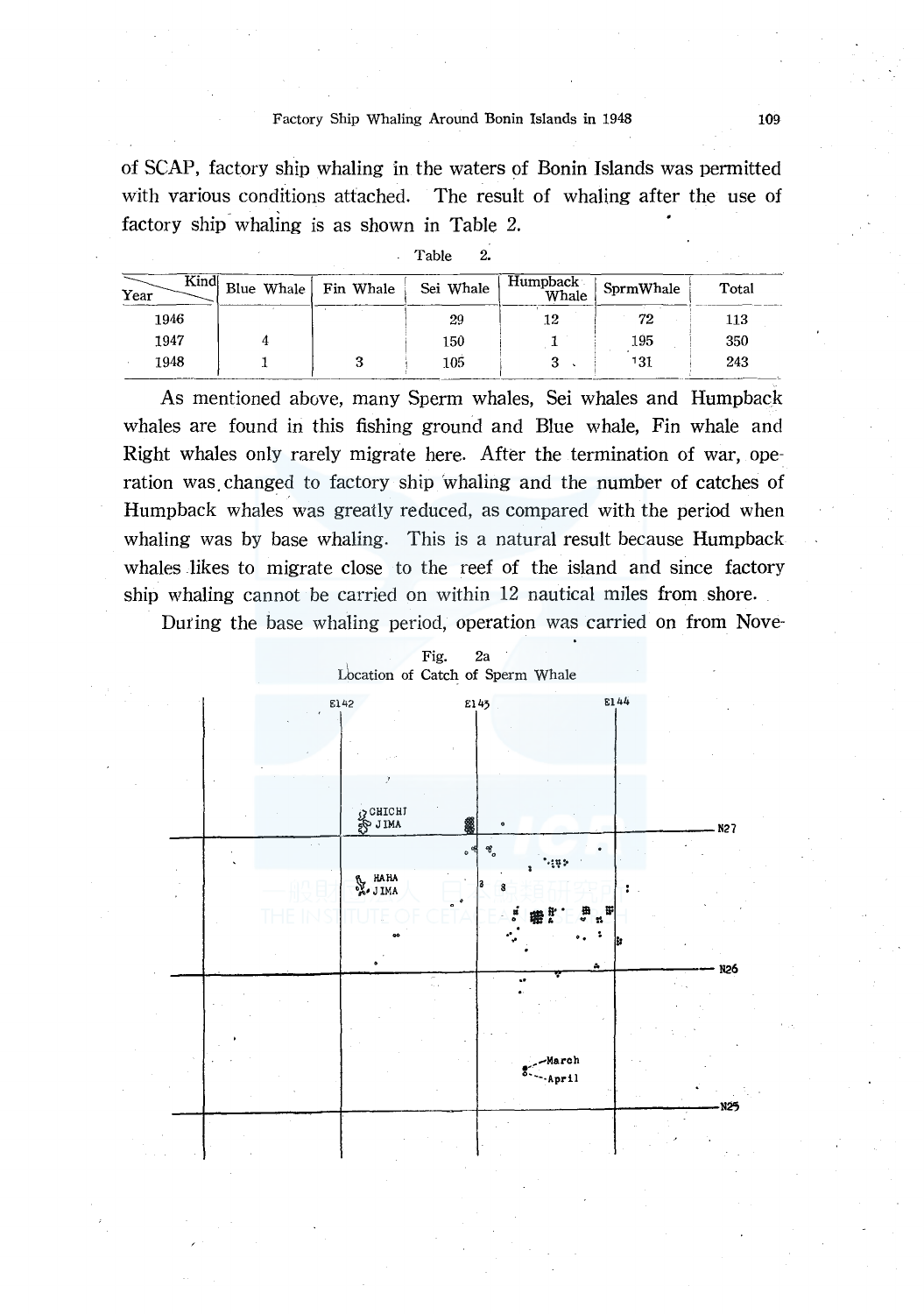#### 110 Kazuhiro Mizue



Fig. 2b Location of Catch of Sei Whale

mber to May of the following year, the peak being from February to April. Even with the change to Factory ship whaling, this peak period is taken advantage of.

Originally, the fishing ground in the Bonin Islands is very small, ' compared to that off shore Sanriku Area. Table 4 is a chart showing the position of catches in 1948 and in looking at this, catches were made between lat.  $26^{\circ}\text{N}$ - $27^{\circ}\text{N}$ , long.  $143^{\circ}\text{E}$ -144 $^{\circ}\text{E}$ , or in an area of 60 nautical miles squaee.

That is the principal whaling ground is 50-100 nautical miles E-SE of Haha Jima.

Also, in looking at this chart, the position of catches of Sei whale and Sperm whale gradually approach the islands from February to May. This is related with the water temperature and feed.

The quantity of fuel oil was very small in 1984 so during the 1948 whaling, the factory ship could not be stationed in the middle of the fishing ground and usually was in a drifting condition so in looking at the position of both factory ships in the course chart, it is apparent that they drifted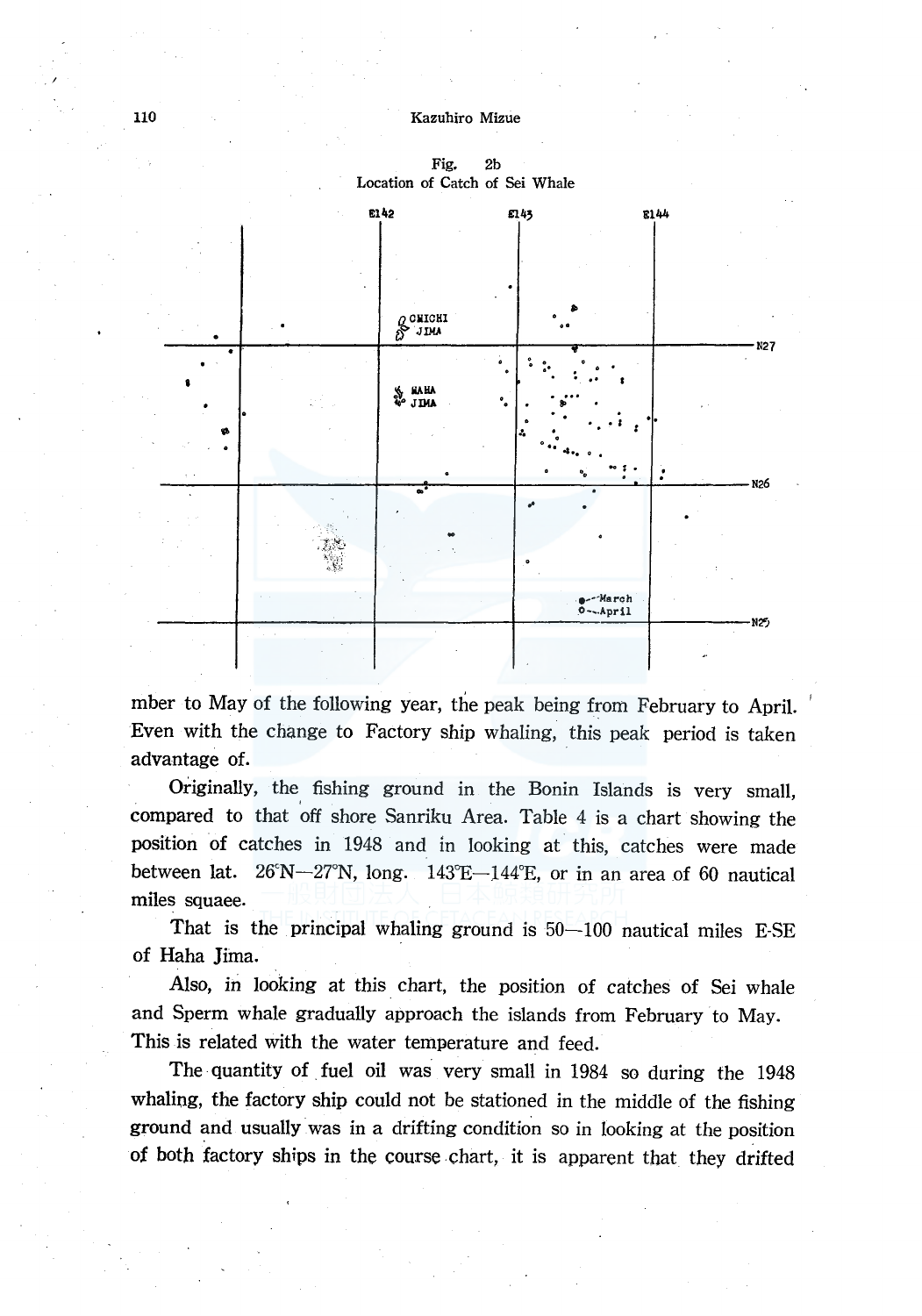here and there at the mercy of the wind. As a result, both fleets were cosiderably separated from each other and resulted in numerous difficulties in operation.

#### 2. Detail

In 1948, besides Sperm whales and Sei whales, only 3 Fin whales. 1 Blue whale, and 3 Humpback whales were caught. This is a very small number, and in the future, it will be necessary to investigate, compare and examine it with those of Antarctic Ocean and investigate it from the resource point of view.

(a) Sei whale-Balaenoptera borealis (Lesson)

-Table 3 shows the length of whales caught and of the total of 105 caught by both fleet, sex was about half and half.

| Body length in feet          | \$               | ¥                | Total            |
|------------------------------|------------------|------------------|------------------|
| 35                           |                  | 1                | 1                |
| 36                           | $\overline{2}$   | $\bf 3$          | 5                |
| $37\,$                       | $\boldsymbol{2}$ | $\cdot$ 1        | 3                |
| 38                           | ı                | 5                | 6                |
| $39\,$                       | 3                | $\mathbf{3}$     | $\bf 6$          |
| 40                           | $\mathbf{2}$     |                  | $\boldsymbol{2}$ |
| 41                           | $\overline{7}$   | $\boldsymbol{9}$ | $16 -$           |
| $42\,$<br>$\mathbf{x}^{(k)}$ | 10               | 9                | 19               |
| 43                           | 7                | 3                | $10\,$<br>t      |
| 44                           | 6                | 4                | 10               |
| .45                          | $\boldsymbol{3}$ | $\mathbf 5$      | $\boldsymbol{8}$ |
| 46                           | $\sqrt{5}$       | $\,6\,$          | $11\,$           |
| 47                           | $\sqrt{3}$       |                  | 3                |
| 48                           | 3                |                  | 3                |
| 49                           |                  | 1                | 1                |
| 50                           |                  |                  |                  |
| $51\,$                       |                  |                  | T.               |
| Total                        | 54               | $51\,$           | 105              |
| Mean length                  | 42.65            | 41.96            | 42.31            |

Table 3.

Mean length for  $\delta$  was 42.7 feet and  $\gamma$  was 42.0 feet, Mean length for  $\delta$  and  $\delta$  as 42.3 feet.

The largest whale was 48 feet for  $\hat{\sigma}$  and 51 feet for  $\varphi$  and the smallest whale was 36 feet for  $\delta$  and 35 feet for  $\varphi$ . The peak of body length frequency curve is 42 feet.

In such Sei whales, there is a considerable difference in length with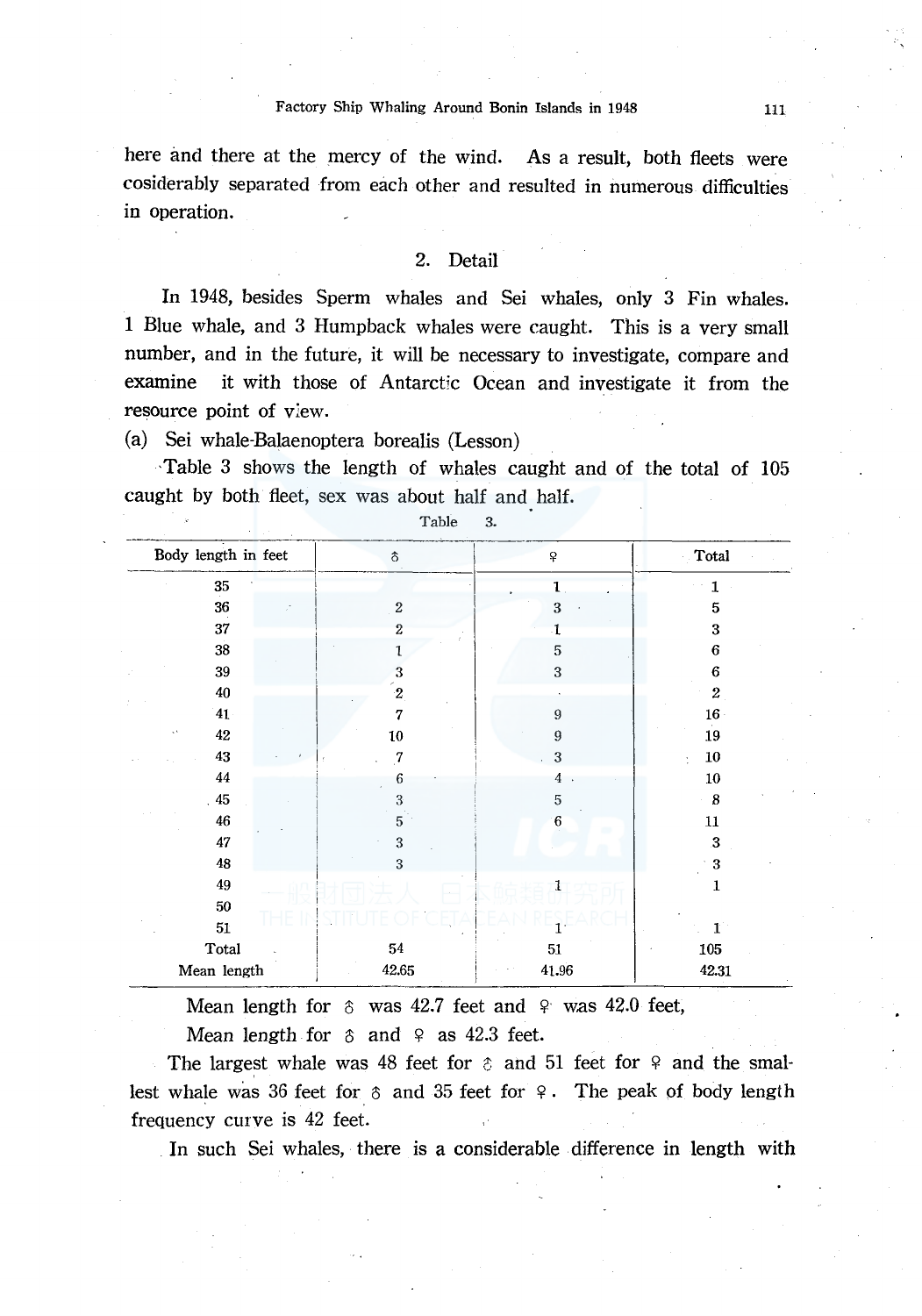## 112 Kazuhiro Mizue

sea areas, and average length is greater as it goes northward and gets smaller .as it goes southward from Kurile Islands sea area, Sanriku sea area, Bonin Island area, Kinan sea area and Tsushima-Formosa sea area. In viewing former statistics, there is as much difference as 5 feet in those from north sea area and Tsushima-Formosa sea area. The average length of Sei whale caught in the waters around Bonin Islands in 1948 was in between these.

Also, in Sei whales caught in the waters around Japan there are some in which corrugated markings on the dorsal and ventral side are conspicuous and some which are not. Thoese which have corrugated markings are called "totan-iwashi" (corrugated Sei whale) and as a general rule, these are of Northern variety· and those without corrugated markings· are found in the south western sea area and are of southern variety. It is thought that northern and southern varieties may be differentiated from these corrugated markings and difference in length.

However, during the current investigation, Sei whale with corrugated markings are not limited only to large whales and considering other points, there are no indications that they are of different speice. That is, the so-called corrugated Sei whale are Sei whales with numberous old scars and are not regional difference or sub-specie. Scars wh:ch are the cause of this corrugated markings are due to parasitic protozoa and in extreme cases, there are considerable number of scars so that they can be scooped up with a spoon.

Outside of this, the only exterior parasites were small number of pennella whose part exposed from the skin surface, has fallen off. As a general rule, exterior parasite is very few because of sub-tropic area.

Furthermore, as to interior parasite, only a small number of distoma was discovered in the small intestine.

In regards to these parasites, it is planned to report on this after research, together with those in the stomack.

As to thickness of blubber, the vertical thickness was measured for 99 whales at the s:de below the dorsal fin and back of the head. The mean value below the dorsal fin was 5.2 cm and are of normal nutritional ·condition in general. In regards to investigation of the mammary gland, it will be omitted here.

As to feed, there were many with empty stomach and for 140 whales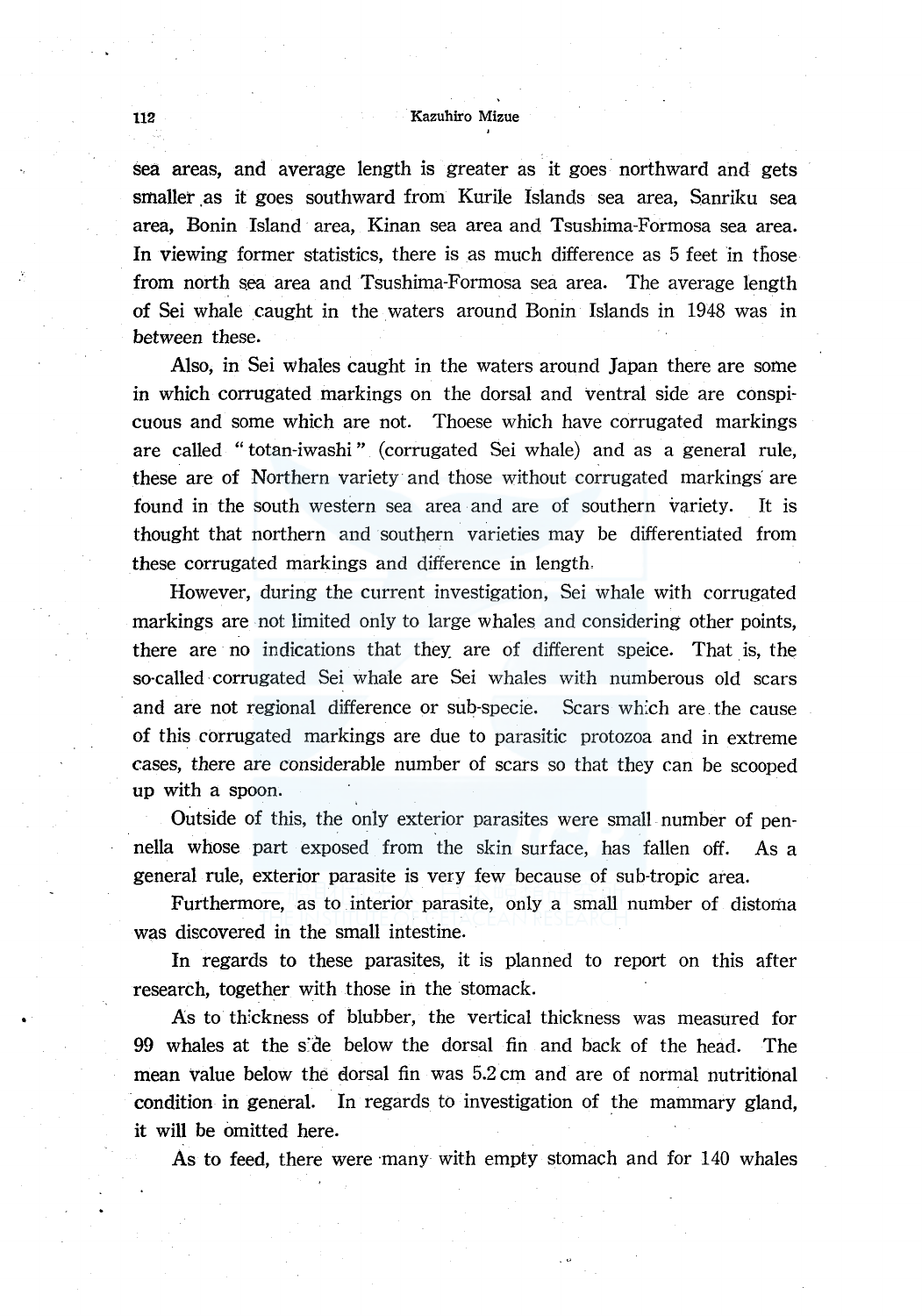investigated, 40 had empty stomachs, 13 had eaten Euphausia, 34 Calanus and 17 young sardines. As a general rule, kind of feed was of single variety.

As to the investigation of reprodduction gland, the weight and volume of the  $\delta$  testes was determined. Table 4 shows the relation between body length and weight of testes.



That is, it is about 1 kg (total of left and right) up to 39 feet and more than 4.0 kg above 42 feet. In general, it is said that the sexual maturity of  $\delta$  Sei whale is 44.6 (13.5 m) but from this investigation, it is estimated to be 42.0 feet. Howeber, there is a very marked difference in the Sei whale in different regions so it is necessary to make comparative studies with those of other regions.

As so the  $9$ , the weight, volume, number of corpora and graafian follicle of the ovary were determined.

According to the corpora Table showing the relation between corpora number and length of body, the body length of minimum sexual maturity of a  $9$  is 38 feet, minimum for pregnant whale is 41 feet and maximum is 46 feet. Even when looking at the frequency curve of corpora number, the number of young whales with little corpora number in very large as a general rule. As to the weight of the ovary, there is considerable difference in accordance with the presence or absence of functional corpora but generally they are matured at 250 gr. It is said that as a general rule, the body length of sexual maturity of a  $9$  Sei whale is 14.5 m (47.9 feet) but according to the present investigation, it is much smaller than this and is· completely matured above 46 feet. Also, in case there were. those with functional corpora the uterus was always out open, inspected for foetus and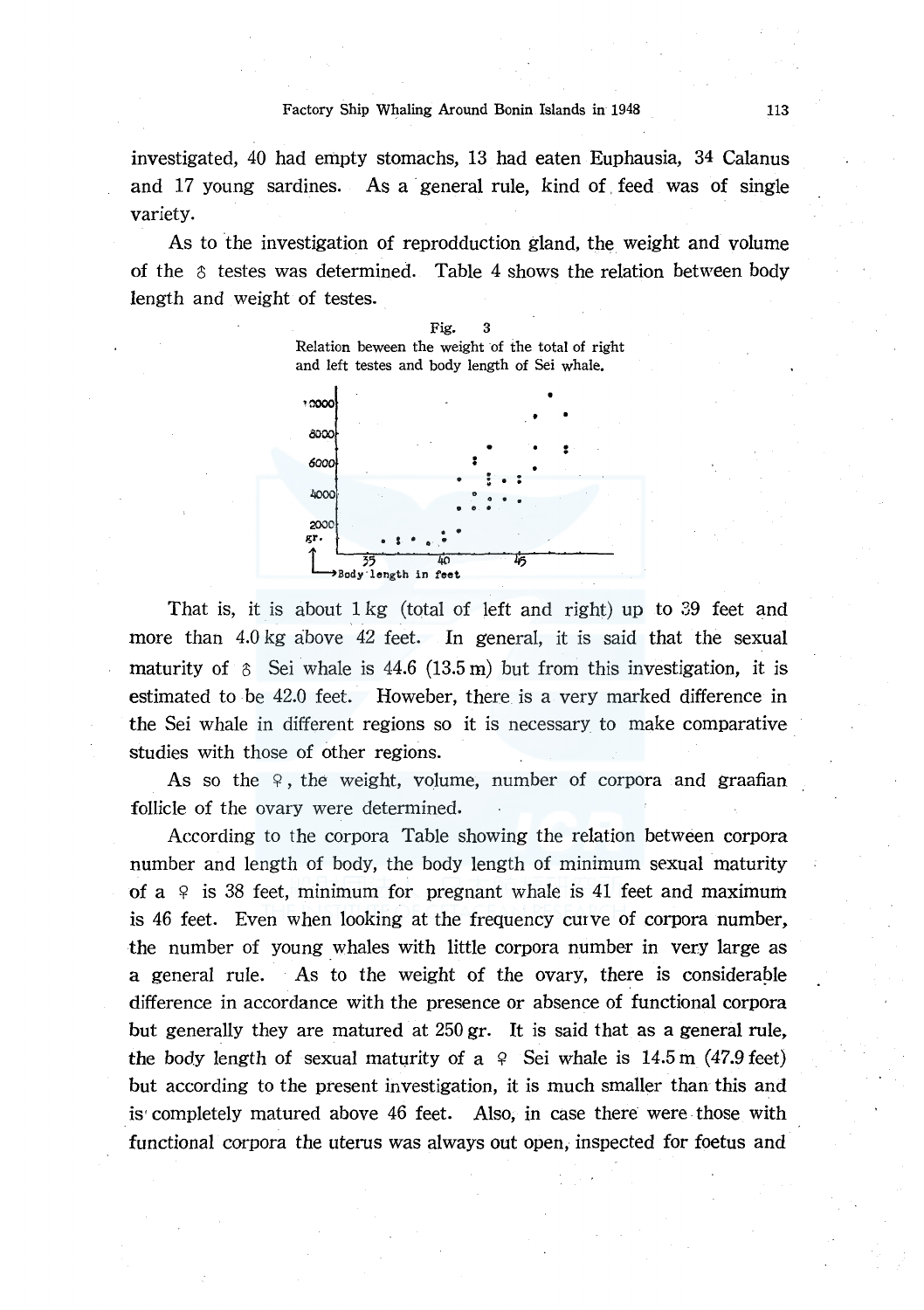### 114 Kazuhiro Mizue

their body length, sex, etc, were determined. Pregnant whales numbered 11, smallest foetus 2 inches and the maximum 3 feet 5 inches. Their sex were  $6 \text{ } \text{\&} 5 \text{ } \text{ }$  and no multiple foetus or deformity were noticed.

Next, the adhesion of the cartilagenous layer between the vertebral matter and tip of bone of the vertebrae was determined and the maximum body length of non-adhesion in  $\delta$  was 46 feet and the minimum body length of adhesion was 42 feet. In the  $9$ , it was 49 feet in the former and 46 feet in the latter. In the  $\delta$ , there were some which had adhesion at 42 feet.

(b) Sperm Whale (Physeter macrocephalus, L)

Sperm whale is polygamous and has a habit of forming harems. They are distributed. widely throughout the world and in the waters around Japan, from offshore Sanriku to Hokkaido and Kurile Islands are good fishing grounds. It is the general rule in all mystacoceti that  $9$  is larger than  $\delta$ , but in the odontoceti, this is the opposite. In Sperm whales,  $\delta$ is much larger than  $9$ .

Past statistics shows that large sperms of more than 60 feet are not rare but maximum for  $9$  is 31 feet and there are only a few above 40 feet. Therefore, the body length and production of sperm whales-differ cons:derably with sex so that they should be considered as of being of different variety.

Whalers in Japan classify Sperm whales into the three classes of large sperm, medium size sperm and small sperm. Table 4 shows the length of Sperm whales.

|                     | ∸ ~ວ* |    |        |
|---------------------|-------|----|--------|
| Body length in feet |       |    | Total  |
| 26                  |       |    |        |
| 27                  |       |    |        |
| 28                  |       |    |        |
| 29                  |       |    |        |
| 30                  |       |    |        |
| 31                  |       | 5  |        |
| 32                  |       | h  |        |
| 33                  | 2     | -6 |        |
| 34                  |       |    |        |
| 35                  |       | 27 | $31 -$ |
| 36                  |       | 13 | 16     |
| 37                  |       | 8  | g      |

Fig. 4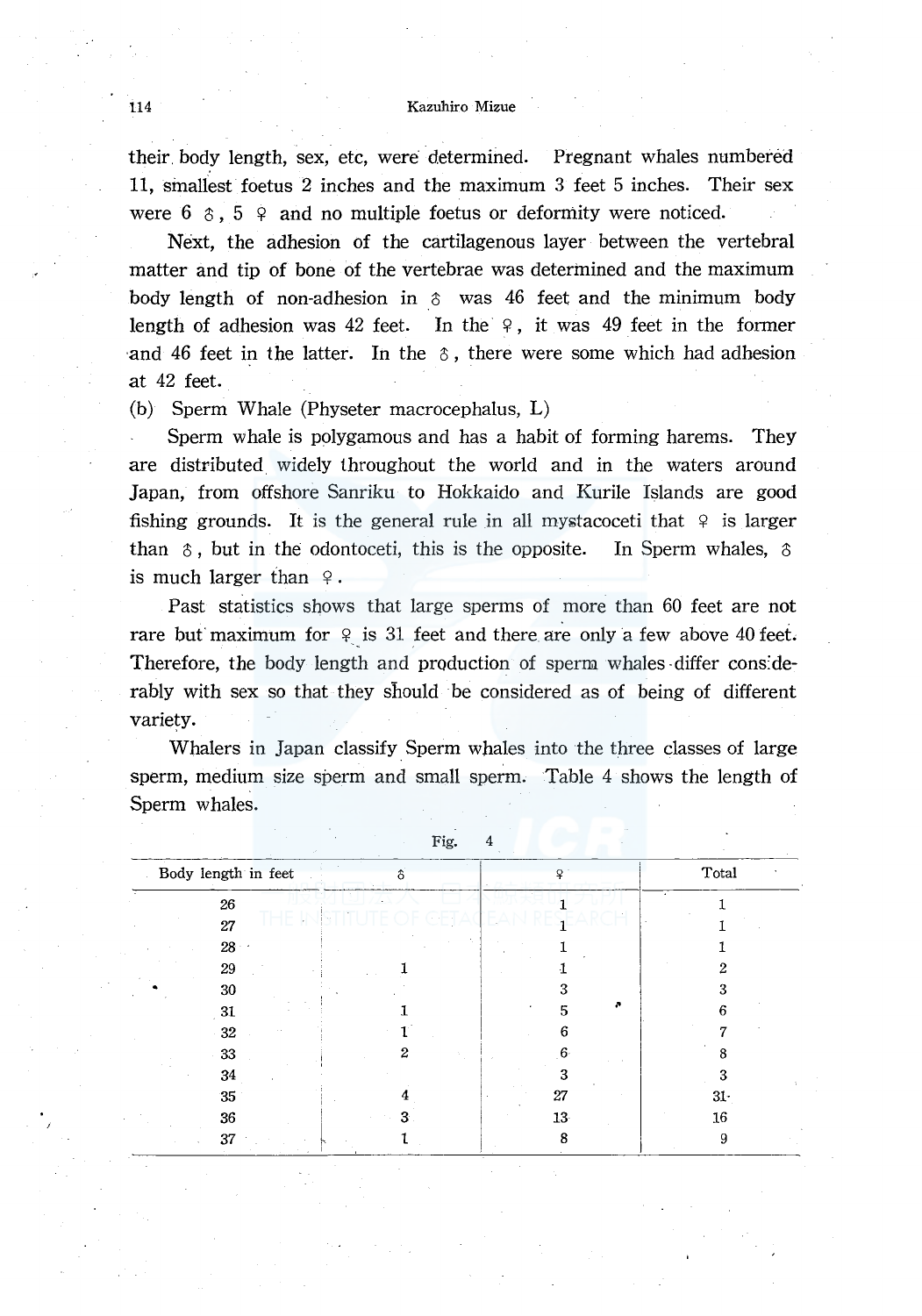| Factory Ship Whaling Around Bonin Islands in 1948 |  | 115 |
|---------------------------------------------------|--|-----|
|---------------------------------------------------|--|-----|

| Body length in feet             | \$               | $\mathbf{Q}$            | Total            |
|---------------------------------|------------------|-------------------------|------------------|
| ${\bf 38}$                      | $\,$ 1           | $\overline{\mathbf{3}}$ | $\boldsymbol{4}$ |
| 39                              | 1                | 3                       | 4                |
| $40\,$                          | 3                |                         | 3                |
| 41                              | $\mathbf{1}$     |                         | ĩ                |
| 42                              | $\mathbf{1}$     |                         | 1                |
| 43                              | $\mathbf 1$      |                         | 1                |
| $\bf{44}$                       |                  |                         |                  |
| 45                              | 1                |                         |                  |
| $\bf 46$                        | $\bf 2$          |                         | 2                |
| $47\,$                          | 3                |                         | 3                |
| $\bf 48$                        | $\,2$            |                         | $\boldsymbol{2}$ |
| $49\,$                          | 3                |                         | 3                |
| $50\,$                          | $\boldsymbol{2}$ |                         | $\boldsymbol{2}$ |
| 51                              | 3                |                         | $\bf \hat{3}$    |
| 52                              | $\overline{4}$   |                         | $\overline{4}$   |
| 53                              | $\boldsymbol{6}$ |                         | 6.               |
| ${\bf 54}$                      | $\mathbf{I}$     |                         | 1                |
| 55                              | $\mathbf 1$      |                         | 1                |
| 56                              |                  |                         |                  |
| 57                              | $\mathbf 1$      |                         | 1                |
| $\operatorname{\mathsf{Total}}$ | 50               | $81\,$                  |                  |
| Mean length                     | 44.64            | 34.41                   | 38.31            |

The total catches for both fleet was 131 and of this, 50 were  $\delta$  and 81 were 9 . The size of the Sperm whale harem in the vicinity of Bonin Islands is much smaller than those off shore Sanriku, but even then, it is not a rare thing to see schools of  $20-40$  small Sperm whales. However, since the catching of whales less than 35 feet by factory ship whaling is prohibited, the catching of  $\varphi$  is restricted to a considerable extent and whaling is done for  $\delta$ .

Mean body length is 44.6 feet for  $\delta$  and 34.4 feet for  $\varphi$ .

Maximum body length for  $\delta$  is 57 feet and 39 feet, for  $\varphi$ .

Minimum body length is 29 feet for  $\delta$  and 26 feet for  $\varphi$ .

In picking out what appears to be the peaks of body length frequency curve, it is 35 feet, 40 feet and 53 feet for  $\delta$  and 35 feet for  $\varphi$ , but determination of age school is very difficult due to insufficient information, the same as in the case of Sei whale. In regards to color of body, Mr. Omura is investigating and classifying Antarctic sperm whales but in the case of sperm whale in Bonin Islands it differs with whales, and· various kinds of scattered patterns and white spots are present around the stomach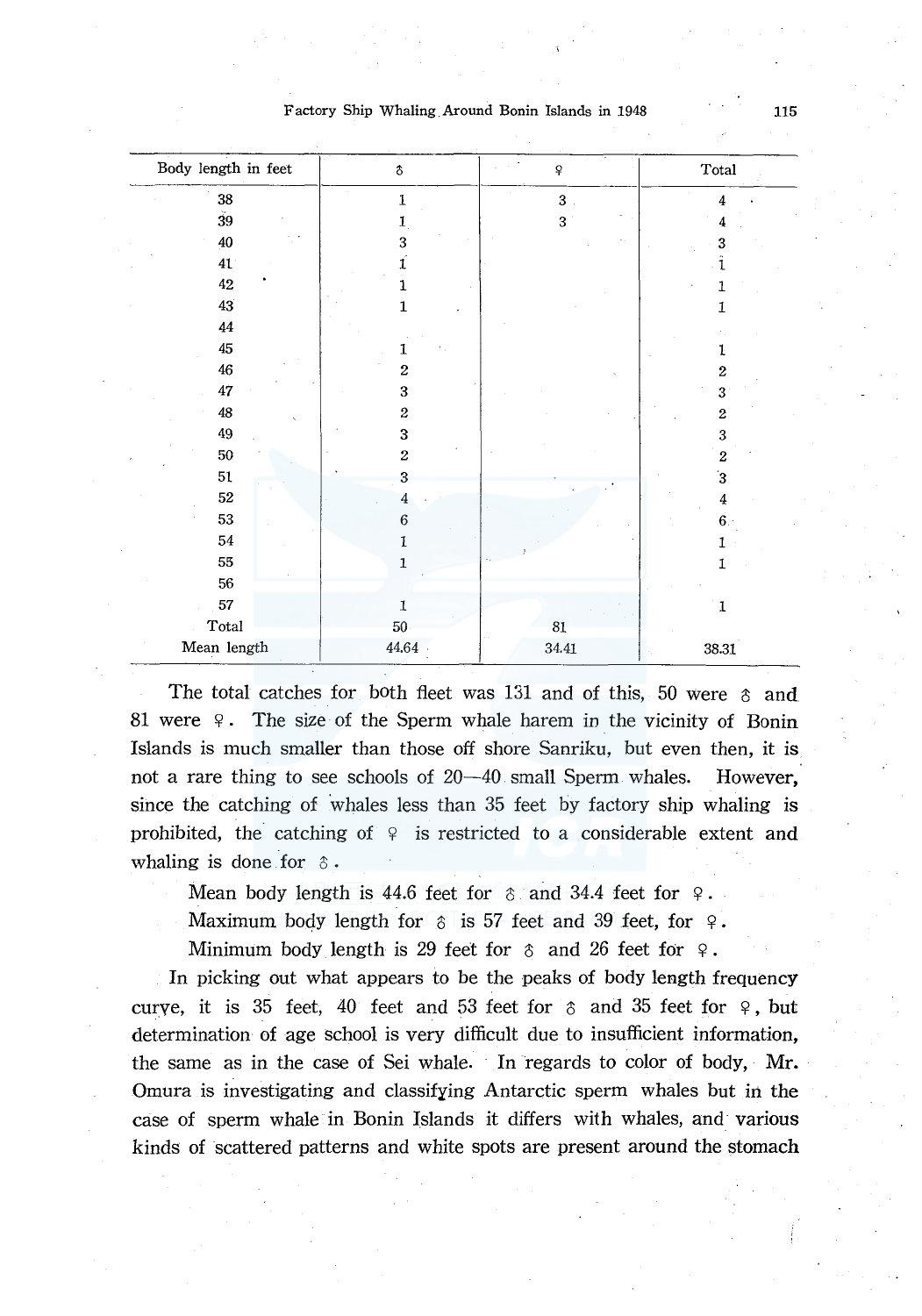#### 116 Kazuhiro Mizue.

and pudenda. However, these patterns are found not only in the large  $\delta$ of the so-called isolated Sperm whales but even more in small Sperms. Also these differences in pattern is also recognized from the time of foetus.

Next, Sperm whales have teeth and there are two rows, in the lower jaw but in the case of whales with short body length, these are buried under the skin. Even in considerably matured whales, the innermost  $2-3$ pairs are not exposed but they appear only as protuberance of the skin when seen from the outside. The upper jaw has holes in which the teeth of the lower jaw fits in but  $5-6$  layers of traces of teeth can be recognized in it or in its vicinity.

In many cases, the number of teeth on the left and right side differs but as a general rule, there are from  $12-25$  pairs.

Scars of Sperm whale does not differ very much from that of Sei whale but only in that the number is relatively small. Also, they are present only in the tail portion in case of Sei whale, but in the case of Sperm whale some can be seen at the head.

Furthermore, in most cases, traces of line-like scratches can be seen around the mough, which tells of fierce battles with large cuttlefishs, which are its feed and coin-size traces on the suckers.

In regards to parasites the only thing is a few traces of pennella parasite and  $2-3$  cases of conchoderma parasites of tooth. In case of whales from northern parts such as White whale (not Delphinaptenes leucus but old bull) Aosa whale (refers to North Pacific Fin whale with diatom film attached), etc, forms diatom film on. the body and diatmes is greater in whales in the lowen temperature belt and are parasitric and this is one way of estimating the period of life in low temperature belts. From this, it can be said that whale in the Bonin Islands has very little relation with the northern low temperature belt. As a general rule, there are very few parasites on Sperm whale in this region because of its subtropic water, similar to Sei whale. Also as to internal parasites, only the very common ones are found.

Thickness of blubber was determined by the same method as in the case of Sei whale and it was found that nutrition was ordinary.

Feed is ordinarily cuttlefish and octopus but besides these, there were some which ate jellyfish. Those with empty stomach were 47 out of the 131 investigated but large amount of mouth piece and eye of cuttlefish and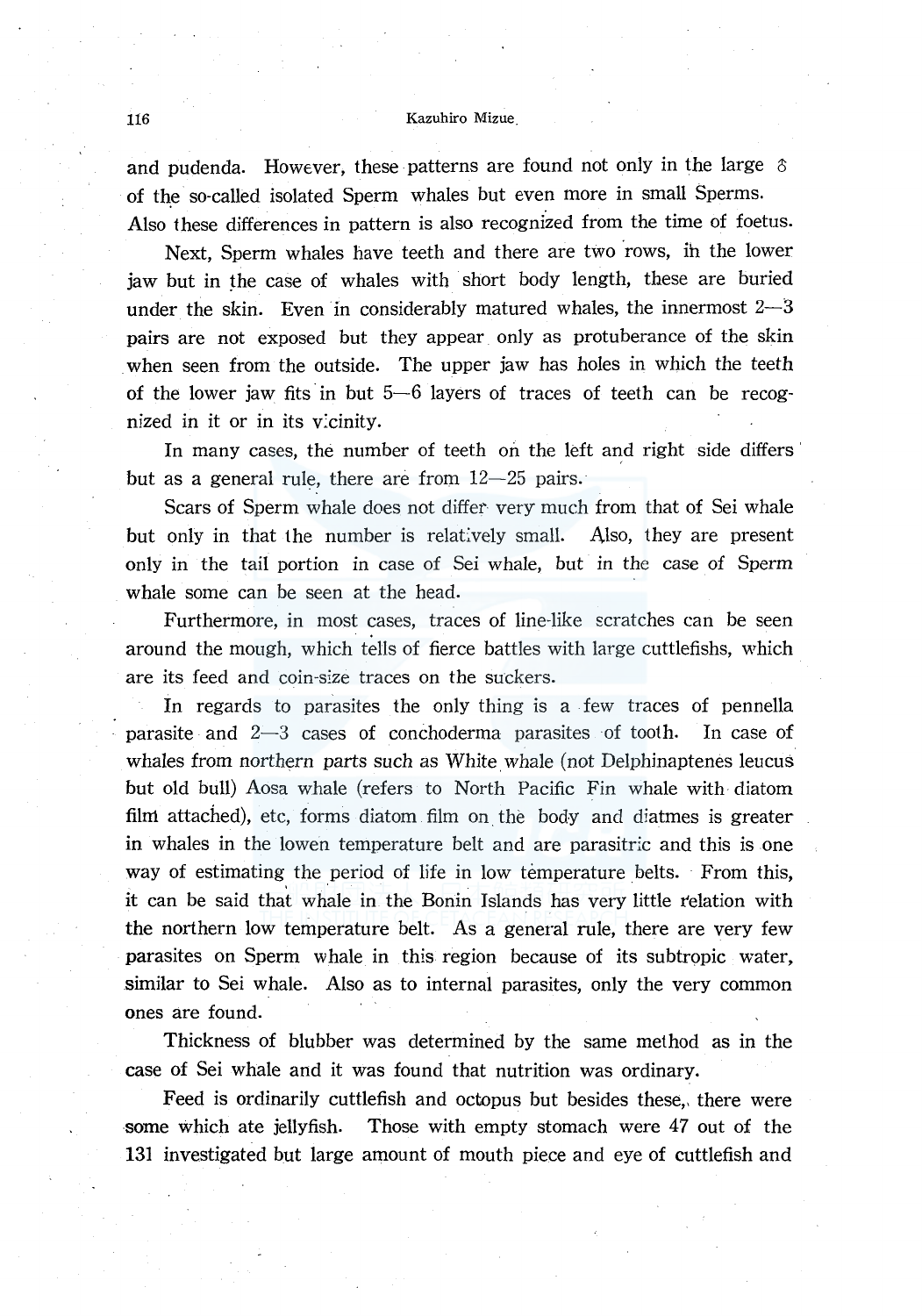Nematoda were found in the stomach.

In regards to reproductive organ, the weight and volume of testes, weight, volume, Graafian follicle corpora, etc were determined, the same as in the case of Sei whale.

The testes of  $\delta$  Sperm whale is considerably larger than that of other Mystacoceti, spherical in shape and its position is entirely different from those of Mystacoceti.

Table 4 shows the weight of testes and body length and the curve makes a sharp rise from body length of 40 feet, and there are some wihch exceed 15 kg.



The same can be said for Table 9 also which shows the relation between volume of testes and body length.

There is considerable difference for each whale, but from this, it can be estimated that the sexual maturity of  $\delta$  Sperm whale is body length from 42 to 44 feet, as a general rule. However, more investigation is necessary in order to arrive at a definite conclusion.

As to  $9$ , the body length of minimum sexual maturity is 28 feet, according to the corpora table. However, they are unmatured whales of 35 feet. Since the whaling was by the factory ship method and as a result, catching was limited to whale whose body length is more than 35 feet, it is difficult to estimate the sexually matured body length by this investigation alone because in  $9$  of Sperm whale, many reach sexual maturity below 30 feet. As to corpora, those with 5 were most numerous, centered around body length of 35 feet and maximum number is 14.